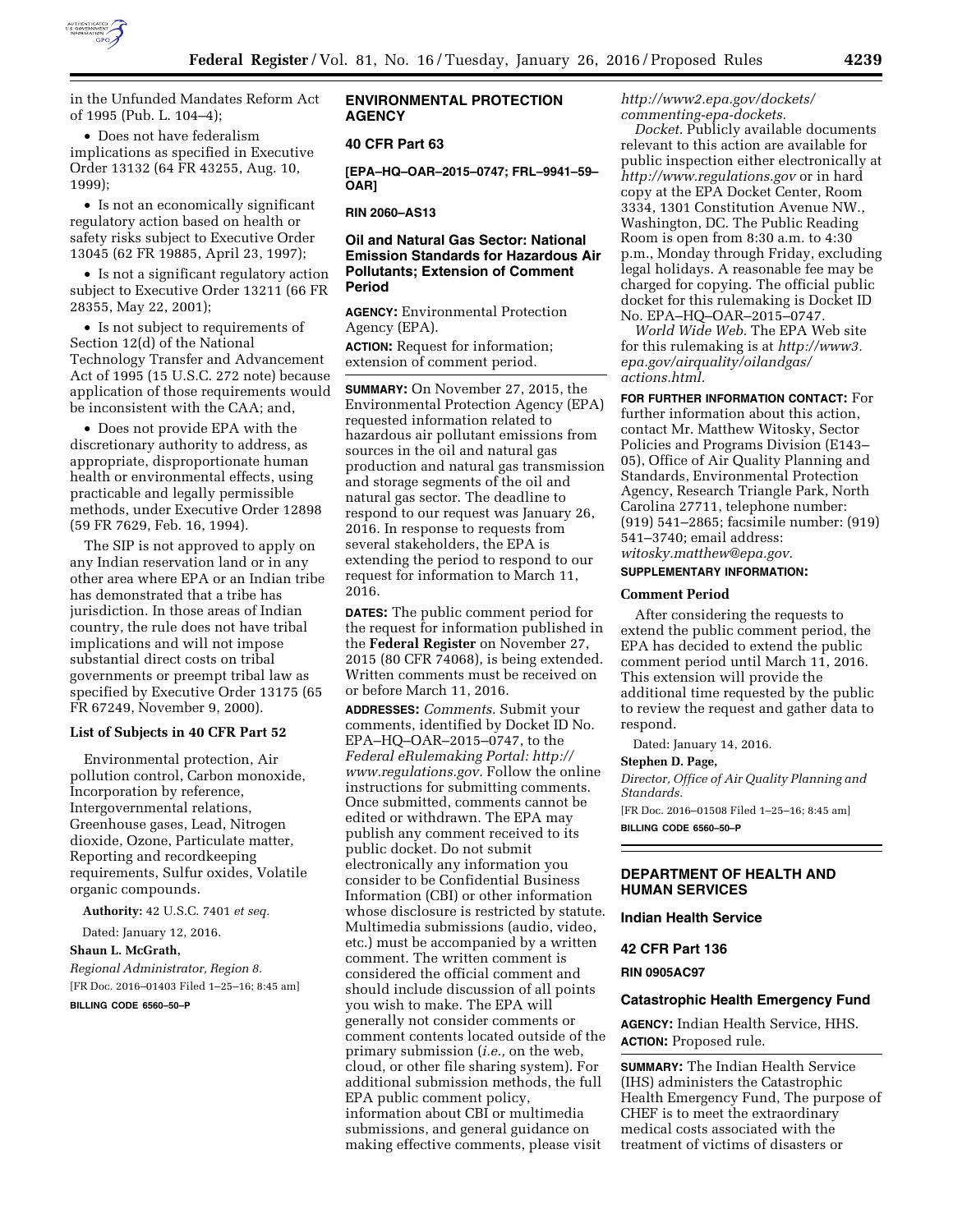catastrophic illnesses who are within the responsibility of the Service. This proposed rule: Proposes definitions governing the CHEF; establishes that a Service Unit shall not be eligible for reimbursement for the cost of treatment until the episode of care's cost has reached a certain threshold; establishes a procedure for reimbursement for certain services exceeding a threshold cost; establishes a procedure for payment for certain cases; and, establishes a procedure to ensure payment will not be made from CHEF if other sources of payment (Federal, state, local, private) are available.

**DATES:** To be assured consideration, written comments must be received at the address below, no later than 5 p.m. on March 11, 2016. The IHS Area and program offices will send copies of this notice to each Tribe within their jurisdiction.

**ADDRESSES:** In commenting, please refer to file code 0905AC97. Because of staff and resource limitations, we cannot accept comments by facsimile (FAX) transmission. You may submit comments in one of four ways (please choose only one of the ways listed):

*1. Electronically.* You may submit electronic comments on this regulation to *<http://www.regulations.gov>*. Follow the ''Submit a Comment'' instructions.

*2. By regular mail.* You may mail written comments to the following address only: Betty Gould, Regulations Officer, Indian Health Service, Office of Management Services, Division of Regulatory Affairs, 5600 Fishers Lane, Mailstop: 09E70, Rockville, Maryland 20857.

Please allow sufficient time for mailed comments to be received before the close of the comment period.

*3. By express or overnight mail.* You may send written comments to the above address.

*4. By hand or courier.* If you prefer, you may deliver (by hand or courier) your written comments before the close of the comment period to the address above.

If you intend to deliver your comments to the Rockville address, please call telephone number (301) 443– 1116 in advance to schedule your arrival with one of our staff members.

Comments will be made available for public inspection at the Rockville address from 8:30 a.m. to 5:00 p.m., Monday–Friday, two weeks after publication of this notice.

**FOR FURTHER INFORMATION CONTACT:** Carl Harper, Director, Office of Resource Access and Partnerships, Indian Health Service, 5600 Fishers Lane, Mailstop:

10E85C, Rockville, Maryland 20857, Telephone (301) 443–1553. **SUPPLEMENTARY INFORMATION:** 

*Inspection of Public Comments:* All comments received before the close of the comment period are available for viewing by the public, including any personally identifiable or confidential business information that is included in a comment. We post all comments as soon as possible after they have been received to the following Web site: *<http://www.regulations.gov>*. Follow the search instructions on the Web site to view public comments.

### **I. Background**

The purpose of CHEF is to meet the extraordinary medical costs associated with the treatment of victims of disasters or catastrophic illnesses who are within the responsibility of the Service. IHS administers CHEF to reimburse certain IHS and Tribal purchased/referred care (PRC) costs that exceed the cost threshold. Although CHEF was first established in 1988, a similar fund was authorized by Public Law 99–591, a Joint Resolution continuing appropriations for fiscal year (FY) 1987. IHS developed operating guidelines in August of 1987, which were approved by the Office of Management and Budget (OMB) for the management of CHEF. Those guidelines were developed with input from Tribal organizations and IHS personnel who work with the daily processing and management of Contract Health Services (CHS), now known as the Purchased/ Referred Care (PRC) Program. Congress passed the Indian Health Care Improvement Reauthorization and Extension Act of 2009, S. 1790, 111th Cong. (2010) (IHCIREA), as section 10221(a) of the Patient Protection and Affordable Care Act, Public Law 111– 148. Through IHCIREA, Congress permanently reauthorized and amended the Indian Health Care Improvement Act (IHCIA), Public Law 94–437. Section 202 of IHCIA [25 U.S.C. 1621a] establishes CHEF and directs the IHS to promulgate regulations for its administration. The operating guidelines and twenty-eight (28) years of experience (FYs 1987–2015) contributed to the design of this regulation.

# **II. Provisions of This Proposed Regulation**

This regulation proposes to (1) establish definitions governing CHEF, including definitions of disasters and catastrophic illnesses; (2) establish that a Service Unit shall not be eligible for reimbursement for the cost of treatment from CHEF until its cost of treating any

victim of such catastrophic illness or disaster has reached a certain threshold cost; (3) establish a procedure for reimbursement of the portion of the costs for authorized services that exceed such threshold costs; (4) establish a procedure for payment from CHEF for cases in which the exigencies of the medical circumstances warrant treatment prior to the authorization of such treatment; and, (5) establish a procedure that will ensure no payment will be made from CHEF to a Service Unit to the extent the provider of services is eligible to receive payment for the treatment from any other Federal, State, local, or private source of reimbursement for which the patient is eligible.

No part of CHEF, or its administration, shall be subject to contract or grant under any law, including the Indian Self-Determination and Education Assistance Act (ISDEAA), Public Law 93–638 [25 U.S.C. 450 *et seq.*] and may not be allocated, apportioned, or delegated to a Service Unit, Area Office, or any other organizational unit. Accordingly, the IHS Division of Contract Care within the Office of Resource Access and Partnerships at Headquarters shall remain responsible for administration of CHEF.

## *A. Definitions*

IHS proposes establishing the following definitions for governing CHEF, including definitions of disasters and catastrophic illnesses:

1. Alternate Resources—any Federal, State, Tribal, local, or private source of coverage for which the patient is eligible. Such resources include health care providers and institutions and health care programs for the payment of health services including but not limited to programs under titles XVIII or XIX of the Social Security Act (*i.e.,*  Medicare and Medicaid), other Federal health care programs, State, Tribal or local health care programs, Veterans Health Administration, and private insurance, including Tribal selfinsurance.

2. Catastrophic Health Emergency Fund (CHEF)—the fund established by Congress to reimburse extraordinary medical expenses incurred for catastrophic illnesses and disasters covered by a PRC program of the IHS, whether such program is carried out by IHS or an Indian Tribe or Tribal organization under the Indian Self-Determination and Education Assistance Act.

3. Catastrophic Illness—a medical condition that is costly by virtue of the intensity and/or duration of its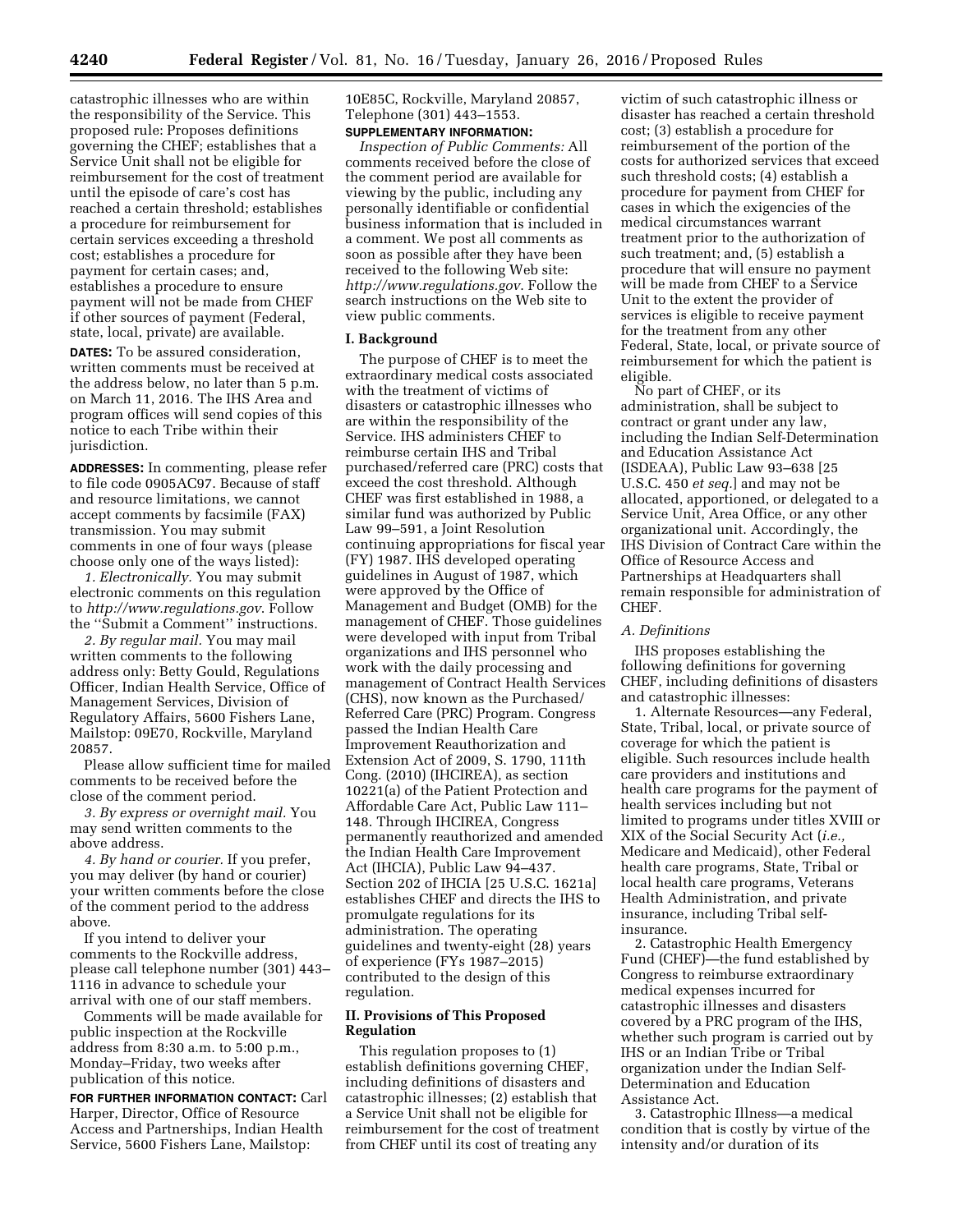treatment. Examples of conditions that frequently require multiple hospital stays and extensive treatment are cancer, burns, premature births, cardiac disease, end-stage renal disease, strokes, trauma-related cases such as automobile accidents and gunshot wounds, and some mental disorders. CHEF is intended to shield IHS and Tribal PRC operations from financial disruption caused by the intensity of high cost illnesses and/or events.

4. Disasters—situations that pose a significant level of threat to life or health or cause loss of life or health stemming from events such as tornadoes, earthquakes, floods, catastrophic accidents, epidemics, fires, and explosions.

5. Episode of Care—the period of consecutive days for a discrete health condition during which reasonable and necessary medical services related to the condition occur.

6. Purchased/Referred Care (PRC) any health service that is—

(a) delivered based on a referral by, or at the expense of, an Indian health program; and

(b) provided by a public or private medical provider or hospital which is not a provider or hospital of the IHS health program.

7. Service Unit—an administrative entity of the Service or a Tribal health program through which services are provided, directly or by contract, to eligible Indians within a defined geographic area.

8. Threshold Cost—the designated amount above which incurred medical costs will be considered for CHEF reimbursement after a review of the authorized expenses and diagnosis.

### *B. Threshold Cost*

IHCIA section 202 provides that a Service Unit shall not be eligible for reimbursement from CHEF until its cost of treating any victim of a catastrophic illness or event has reached a certain threshold cost. The Secretary is directed to establish the initial CHEF threshold at—

(1) the FY 2000 level of \$19,000; and (2) for any subsequent year, the threshold will not be less than the threshold cost of the previous year increased by the percentage increase in the medical care expenditure category of the Consumer Price Index (CPI) for all urban consumers (United States city average) for the 12-month period ending with December of the previous year.

IHS intends to set the initial threshold governed by this rule at \$19,000 for FY 2016. In reaching this determination, IHS adopted the recommendation of the IHS Director's Workgroup on Improving

PRC. The Workgroup, composed of Tribal leaders and Tribal and Federal representatives, voted 18–2 to recommend \$19,000 as the initial threshold. For this recommendation, the Workgroup considered several factors, including (1) Tribal concerns regarding the lower threshold and the potential to exhaust CHEF earlier in the FY leaving PRC programs without the ability to recover costs for treating victims of catastrophic illnesses or disasters; and, (2) Tribal concerns about setting the threshold at the FY 2000 level and then applying the CPI for each year since FY 2000, which would have resulted in a \$30,000 plus threshold requirement by FY 2013. At this higher level, PRC programs with limited budgets would be unable to access the CHEF to seek recovery for extraordinary medical costs. Accordingly, IHS intends to set the initial threshold at \$19,000 for FY 2016, with increases in subsequent years based on the annual Consumer Price Index.

#### *C. Compliance With PRC Regulations*

IHS proposes to follow PRC regulations 42 CFR part 136 for payment from CHEF. For example, payment or reimbursement from CHEF may be made for the costs of treating persons eligible for PRC in accordance with 42 CFR 136.23 and authorized for PRC in accordance with 42 CFR 136.24. In cases where the exigencies of the medical circumstances warrant treatment prior to the authorization of such treatment by the Service Unit, authorization must be obtained in accordance with 42 CFR 136.24(c). For example, claims for reimbursement of services provided that do not meet the 72 hour emergency notification requirements found at 42 CFR 136.24(c) will be denied. The applicable Area PRC program shall review CHEF requests for CHEF reimbursement to ensure consistency with PRC regulations.

### *D. Alternate Resources*

In accordance with section  $202(d)(5)$ of IHCIA [25 U.S.C. 1621a (d)(5)], alternate resources must be exhausted before reimbursement is made from CHEF. No reimbursement shall be made from CHEF to any Service Unit to the extent the patient is eligible to receive payment for treatment from any other Federal, State, Tribal, local, or private source of reimbursement. Medical expenses incurred for catastrophic illnesses and events will not be considered eligible for reimbursement if they are payable by alternate resources, as determined by IHS, whether or not such resources actually make payment. IHS is the payor of last resort and, if the

provider of services is eligible to receive payment from other resources, the medical expenses are only payable by PRC and reimbursable by CHEF to the extent IHS would not consider the other resources to be ''alternate resources'' under the applicable regulations and IHS policy. Expenses paid by alternate resources are not eligible for payment by PRC or reimbursement by CHEF. However, if the patient becomes eligible for alternate resources, the Service Unit shall return all funds reimbursed from CHEF to the Headquarters CHEF account.

#### *E. Reimbursement Procedure*

A patient must be eligible for PRC services and the Service Unit must adhere to regulations (42 CFR 136.23(a) through (f)) governing the PRC program to be reimbursed for catastrophic cases from CHEF. Once the catastrophic case meets the threshold requirement and the Service Unit has authorized PRC resources exceeding the threshold requirement, the Service Unit may qualify for reimbursement from CHEF. Reimbursable costs are those costs that exceed the threshold requirement after payment has been made by all alternate resources such as Federal, State, Tribal, local, private insurance, and other resources. Reimbursement of PRC expenditures incurred by the Service Unit and approved by the PRC program at Headquarters will be processed through the respective IHS Area Office. Reimbursement from CHEF shall be subject to availability of funds.

# *F. Recovery of CHEF Reimbursement Funds*

In the event a PRC program has been reimbursed from CHEF for an episode of care and that same episode of care becomes eligible for and is paid by any Federal, State, Tribal, local, or private source (including third party insurance), the PRC program shall return all CHEF funds received for that episode of care to the CHEF at IHS Headquarters. These recovered CHEF funds will be used to reimburse other valid CHEF requests.

### **III. Collection of Information Requirements**

Prior to implementing the rule, IHS may be required to develop new information collection forms that would require approval from the Office of Management and Budget in accordance with the Paperwork Reduction Act of 1995, 44 United States Code 3507(d).

#### **IV. Response to Comments**

Because of the large number of public comments we normally receive on **Federal Register** documents, we are not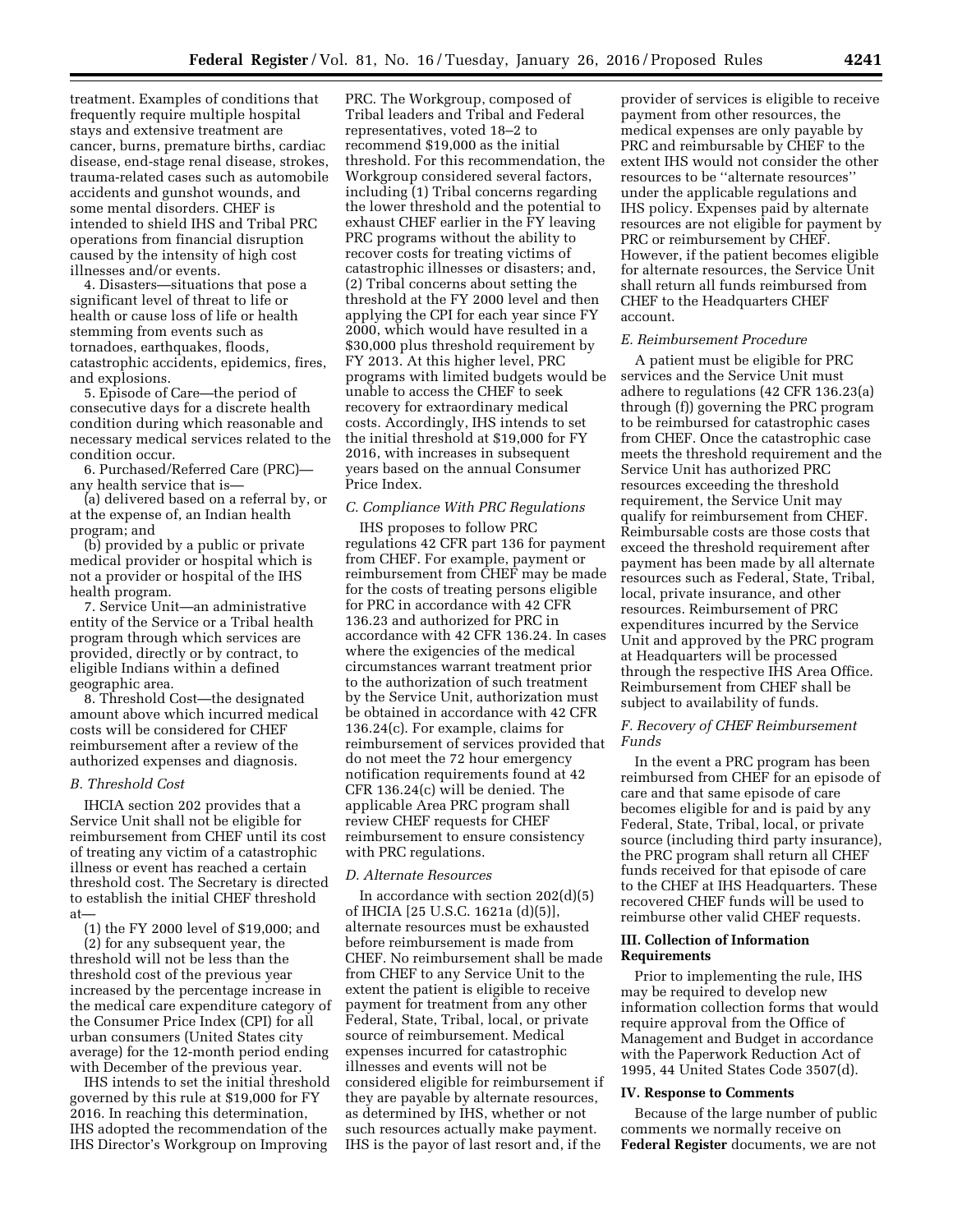able to acknowledge or respond to them individually. We will consider all comments received by the date and time specified in the **DATES** section of this preamble, and, when we proceed with a final rule, we will respond to the comments in the preamble to that rule.

### **V. Regulatory Impact Analysis**

We have examined the impacts of this rule as required by Executive Order (E.O.) 12866 on Regulatory Planning and Review (September 30, 1993); section 603 of the Regulatory Flexibility Act (RFA), Public Law 96–354 [5 U.S.C. 601–612], as amended by subtitle D of the Small Business Regulatory Fairness Act of 1996, Public Law 104–121; the Unfunded Mandates Reform Act (UMRA) of 1995, Public Law 104–4; E.O. 13132 on Federalism (August 4, 1999); the Congressional Review Act [5 U.S.C. 804(2)]; and E.O. 13175 Consultation and Coordination with Indian Tribal Governments.

# *A. E.O. 12866*

E.O. 12866 directs agencies to assess all costs and benefits of available regulatory alternatives and, if regulation is necessary, to select regulatory approaches that maximize net benefits (including potential economic, environmental, public health and safety effects, distributive impacts, and equity). In accordance with E.O. 12866, Agencies must submit a regulatory impact analysis for those regulatory actions that are ''significant'' within the meaning of ''economically significant.'' A regulatory action is economically significant if it is anticipated to ''(1) have an annual effect on the economy of \$100 million or more'' or (2) to ''adversely affect in a material way the economy, a sector of the economy, productivity, competition, jobs, the environment, public health or safety, or State, local, or Tribal governments or communities.'' This rule is not being treated as a ''significant regulatory action'' under section 3(f) of E.O. 12866. Accordingly, the rule has not been reviewed by the Office of Management and Budget.

## *B. Regulatory Flexibility Act (RFA)*

RFA requires analysis of regulatory options that minimize any significant economic impact of a rule on small entities, unless it is certified that the proposed rule is not expected to have a significant economic impact on small entities. This rule is not expected to have a significant economic impact on small entities.

# *C. Unfunded Mandates Reform Act (UMRA)*

Section 202 of UMRA (Pub. L. 104–4) requires an assessment of anticipated costs and benefits before proposing any rule that may result in expenditure by State, local, and Tribal governments, in aggregate, or by the private sector of \$100 million in any one year. We have determined that this rule is consistent with the principles set forth in the executive orders and in these statutes and find that this rule will not have an effect on the economy that exceeds \$100 million in any one year. The IHS FY 2015 annual appropriation for CHEF was \$51.5 million. This final rule is not anticipated to have an effect on State, local, or Tribal governments in the aggregate, or by the private sector of \$100 million or more. This rule does not impose any new costs on small entities, and it will not result in a significant economic impact on a substantial number of small entities. Thus, no further analysis is required.

## *D. Federalism*

E.O. 13132 establishes certain requirements that an agency must meet when it promulgates a proposed rule (and subsequent final rule) that imposes substantial direct requirement costs on State and local governments, preempts State law, or otherwise has Federalism implications. We have reviewed this proposed rule under the threshold criteria of E.O. 13132 and have determined that this proposed rule would not have substantial direct effect on the States, on the relationship between the Federal Government and the States, or on the distribution of power and governmental responsibilities among the various levels of the government(s). As this rule has no Federal implications, a Federalism summary impact statement is not required.

#### *E. Congressional Review Act*

This rule is not a ''major rule'' as defined by 5 U.S.C. 804(2)—it does not or is not likely to result in:

(1) An annual effect on the economy of \$100,000,000 or more;

(2) a major increase in costs or prices for consumers, individual industries, Federal, State, or local government agencies, or geographic regions; or

(3) significant adverse effects on competition, employment, investment, productivity, innovation, or on the ability of United States-based enterprises to compete with foreignbased enterprises in domestic and export markets. The term does not include any rule promulgated under the Telecommunications Act of 1996 and the amendments made by that Act.

# *F. E.O. 13175 Consultation and Coordination With Indian Tribal Governments*

This rule has Tribal implications under E.O. 13175, Consultation and Coordination with Indian Tribal Governments, because it would have a substantial direct and positive effect on one or more Indian Tribes.

These guidelines were developed with input from Tribes and IHS personnel who work with the daily processing and management of PRC resources. The IHS Director's Workgroup on Improving PRC met and discussed these guidelines on October 12–13, 2010, and June 1–2, 2011, in Denver, Colorado, and on January 11– 12, 2012, in Albuquerque, New Mexico. Based on the recommendation of the Workgroup the threshold amount of \$19,000 is proposed to be established for the current fiscal year. This proposed rule serves as Tribal consultation with affected Tribes by giving interested Tribes the opportunity to comment on the regulation before it is finalized. In addition, IHS issued ''Dear Tribal Leader'' letters related to the development of these regulations on February 9, 2011, and May 6, 2013. IHS intends to consult as fully as possible with Tribes prior to the publication of a final rule.

## **List of Subjects in 42 CFR Part 136**

Alaska Natives, Contract Health Services, Health, Health facilities, Health service delivery areas, Indians.

Dated: November 10, 2015.

#### **Robert G. McSwain,**

*Principal Deputy Director, Indian Health Service.* 

Dated: January 11, 2016.

#### **Sylvia M. Burwell,**

*Secretary, Health and Human Services.* 

For the reasons set out in the preamble, the Indian Health Service proposes to amend 42 CFR chapter I as set forth below:

# **PART 136—INDIAN HEALTH**

■ 1. The authority citation for part 136 is revised to read as follows:

**Authority:** 42 U.S.C. 2001 and 2003; 25 U.S.C. 13; and 25 U.S.C 1621a.

■ 2. Add new subpart L consisting of §§ 136.501–136.509 to read as follows:

# **Subpart L—Indian Catastrophic Health Emergency Fund**

Sec.

136.501 Definitions.

136.502 Purpose of the regulations.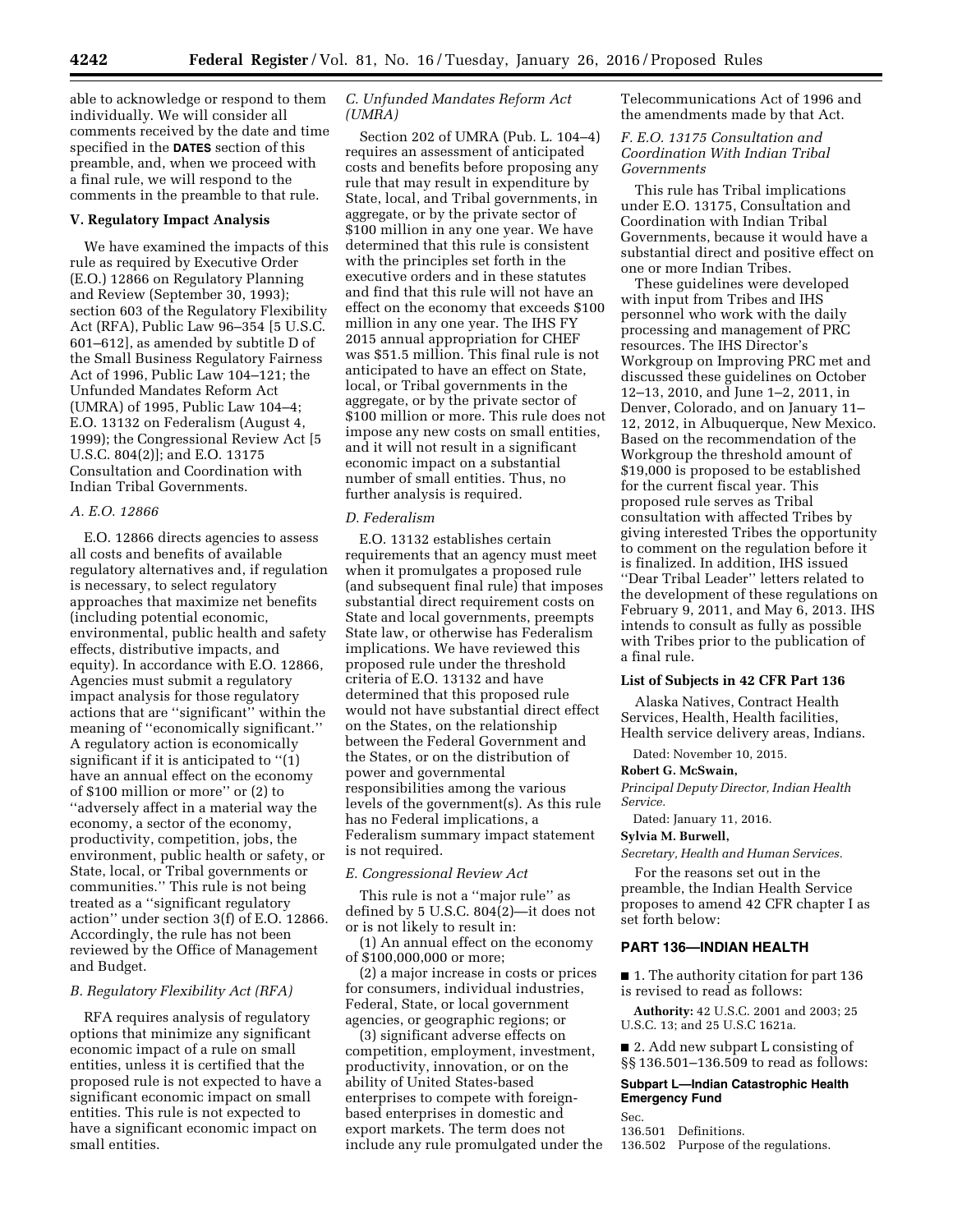- 136.503 Threshold cost.
- 136.504 Reimbursement procedure.
- 136.505 Reimbursable services. 136.506 Alternate resources.
- 

136.507 Program integrity. Recovery of reimbursement funds.

136.509 Reconsideration and appeals.

### **Subpart L—Indian Catastrophic Health Emergency Fund**

# **§ 136.501 Definitions.**

As used in this subpart:

*Alternate Resource* means any Federal, State, Tribal, local, or private source of reimbursement for which the patient is eligible. Such resources include health care providers and institutions and health care programs for the payment of health services including but not limited to programs under titles XVIII or XIX of the Social Security Act (*i.e.,* Medicare and Medicaid), other Federal health care programs, State, Tribal or local health care programs, Veterans Health Administration, and private insurance.

*Catastrophic Health Emergency Fund*  (CHEF) means the fund created by Congress to cover extraordinary medical expenses incurred for catastrophic illnesses and disasters covered by a purchased/referred care (PRC) program of the Indian Health Service (IHS), whether such program is carried out by IHS or an Indian Tribe or Tribal organization under the Indian Self-Determination and Education Assistance Act.

*Catastrophic Illness* refers to a medical condition that is costly by virtue of the intensity and/or duration of its treatment. Examples of conditions that frequently require multiple hospital stays and extensive treatment are cancer, burns, premature births, cardiac disease, end-stage renal disease, strokes, trauma-related cases such as automobile accidents, and gunshot wounds, and some mental disorders. CHEF is intended to shield IHS and Tribal PRC operations from financial disruption caused by the intensity of high cost illnesses and/or events.

*Disaster* means a situation which poses a significant level of threat to life or health or causes loss of life or health stemming from events such as tornadoes, earthquakes, floods, catastrophic accidents, epidemics, fires, and explosions.

*Episode of Care* means the period of consecutive days for a discrete health condition during which reasonable and necessary medical services related to the condition occur.

*Purchased/Referred Care* means any health service that is—

(1) Delivered based on a referral by, or at the expense of, an Indian health program; and

(2) Provided by a public or private medical provider or hospital which is not a provider or hospital of the Indian health program.

*Service Unit* means an administrative entity of the Service or a Tribal health program through which services are provided, directly or by contract, to eligible Indians within a defined geographic area.

*Threshold Cost* means the designated amount above which incurred medical costs will be considered for CHEF reimbursement after a review of the authorized expenses and diagnosis.

#### **§ 136.502 Purpose of the regulations.**

(a) The Indian Catastrophic Health Emergency Fund (hereafter referred to as ''CHEF'') is authorized by section 202 of the Indian Health Care Improvement Act (IHCIA) [25 U.S.C. 1621a]. CHEF is administered by the Secretary, Department of Health and Human Services (HHS) (''the Secretary'') acting through the Headquarters of the Indian Health Service (IHS) (''the Service''), solely for the purpose of meeting extraordinary medical costs associated with treatment of victims of disasters or catastrophic illnesses who are within the responsibility of the Service.

(b) These regulations:

(1) Establish definitions of terms governing CHEF, including definitions of disasters and catastrophic illnesses for which the cost of treatment provided under contract would qualify for payment from CHEF;

(2) Establish a threshold level for reimbursement for the cost of treatment;

(3) Establish procedures for reimbursement of the portion of the costs incurred by Service Units that exceeds such threshold costs, including procedures for when the exigencies of the medical circumstances warrant treatment prior to the authorization of such treatment by the Service; and

(4) Establish procedures for reimbursements pending the outcome or payment by alternate resources.

#### **§ 136.503 Threshold cost.**

A Service Unit shall not be eligible for reimbursement from CHEF until its cost of treating any victim of a catastrophic illness or disaster for an episode of care has reached a certain threshold cost.

(a) The threshold cost shall be established at the level of \$19,000.

(b) The threshold cost in subsequent years shall be calculated from the threshold cost of the previous year, increased by the percentage increase in the medical care expenditure category of the Consumer Price Index for all urban consumers (United States city average) for the 12-month period ending with December of the previous year. The revised threshold costs shall be published yearly in the **Federal Register**.

#### **§ 136.504 Reimbursement procedure.**

Service Units whose scope of work and funding include the purchase of medical services from private or public vendors under PRC are eligible to participate. CHEF payments shall be based only on valid PRC expenditures, including expenditures for exigent medical circumstances without prior PRC authorization. Reimbursement from CHEF will not be made if applicable PRC requirements are not followed.

(a) *Claim Submission.* Requests for reimbursement from CHEF must be submitted to the appropriate IHS Area Office. Area PRC programs will review requests for reimbursement to ensure compliance with PRC requirements, including but not limited to: Patient eligibility, medical necessity, notification requirements for emergent and non-emergent care, medical priorities, allowable expenditures, and eligibility for alternate resources.

(b) *Content of Claims.* All claims submitted for reimbursement must include:

(1) A fully completed Catastrophic Health Emergency Fund Reimbursement Request Form.

(2) A statement of the provider's charges in paper form. The paper form must comply with the format required for the submission of claims under title XVIII of the Social Security Act. For example, charges may be printed on forms such as the Centers for Medicare & Medicaid Services (CMS) 1450, American Dental Association (ADA) dental claim form, CMS 1500, or National Council for Prescription Drug Program (NCPDP) universal claim forms. The forms submitted for review must include specific appropriate diagnostic and procedure codes.

(3) An explanation of benefits or statement of payment identifying how much was paid to the provider by the Service Unit for the Catastrophic Illness or Disaster. Payments to the patient or any other entity are ineligible for CHEF reimbursement.

(4) The Division of Contract Care may request additional medical documentation describing the medical treatment or service provided, including but not limited to discharge summaries and/or medical progress notes. Cases may be submitted for 50% reimbursement of eligible expenses pending discharge summaries. Medical